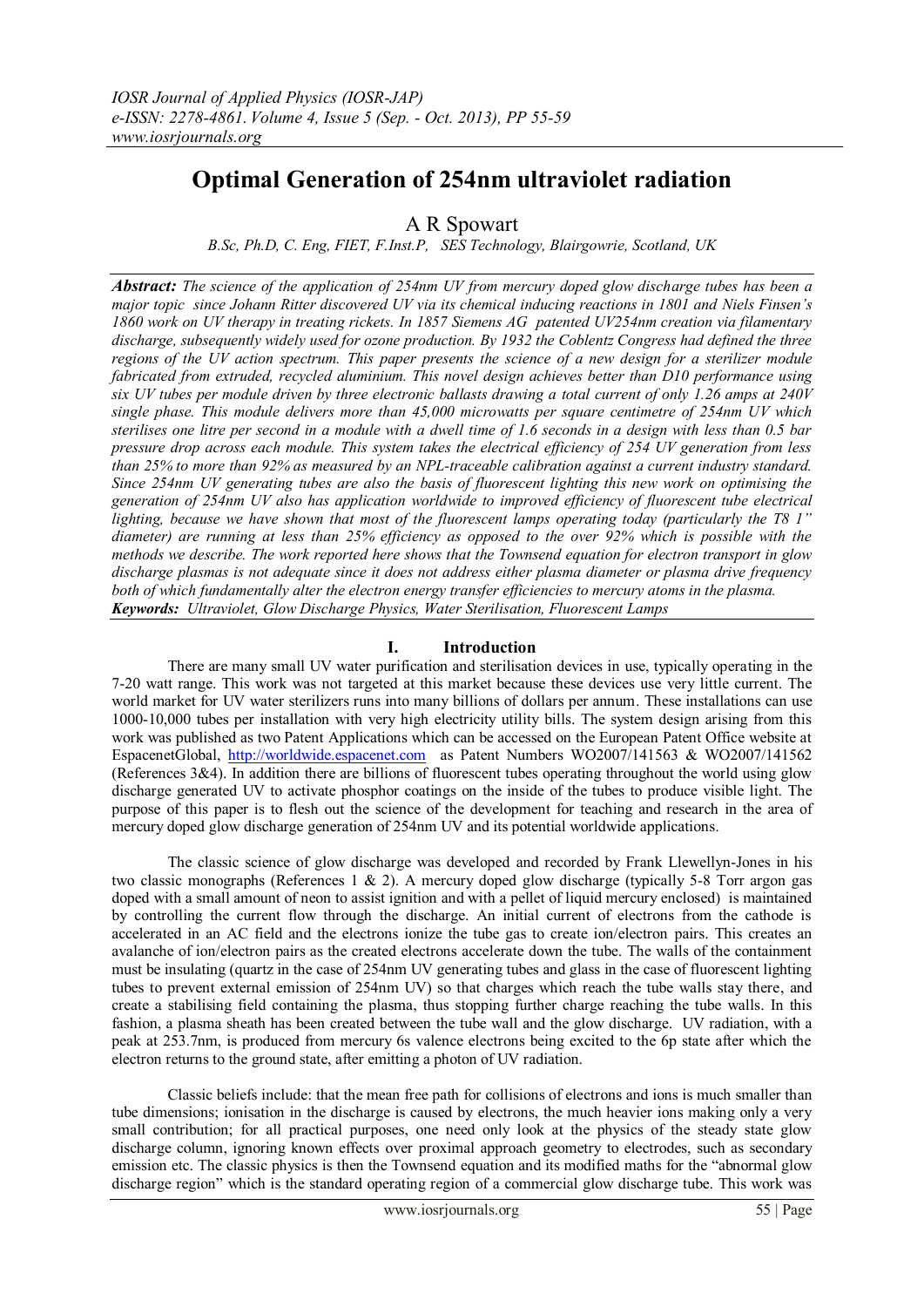done by Sir John Sealy Townsend (1868-1957), the Irish physicist, probably in the 1920's, although there appears to be no definitive record. These classic equations include no terms for the dimensions of the gas discharge; that is they do not incorporate terms showing that the dimension of the plasma is crucial to the efficiency of 254nm UV creation. They also do not incorporate terms showing that the frequency of the applied AC field is crucial to the efficiency of 254nm UV creation. This new work shows that both the plasma dimension and the drive frequency are crucial, and if optimised, vast improvements in 254nm UV creation are achieved, from the current less than 25% efficiency to more than 92%. According to the accepted published wisdom before this work was done, if one wished to increase the intensity of 254nm UV emitted from a glow discharge tube, whether for water sterilization or fluorescent lighting, then the power supplied to the lamp must be increased, that is the drive current to the lamp must be increased. This new work shows that this long-held axiom is not true.

### **II. Optimising Glow Discharge Generation**

Three separate developments were necessary to produce the optimum 254nm UV generator. In this paper all these steps are summarised here for one field tested application, that is water sterilization. The three necessary steps, in the necessary order, are:

- (1) Optimisation of dimension of UV plasma & tube choice
- (2) Optimisation of electronic ballast for minimum current to drive optimum tube
- (3) Optimisation of sterilizer flow and construction design to optimise bug kill at minimum cost

The investigation of the effect of gas discharge plasma dimension on emission efficiency at 254nm was achieved experimentally by buying a range of 254nm UV emitting tubes of different diameter. The possible selection of tubes for test is limited because not many different tube diameters are manufactured today. All the test tubes were driven from a common ballast design in this experiment to avoid any errors due to circuit efficiency. The measurements of the integrated 254nm peak counts were made at a distance of 6 metres from the tubes, in a darkroom, to ensure point geometry, that is to ensure that effects of tube dimension were negligible. This work was done at Loughborough University by Dr John Harry, Electrical Engineering Department. The equipment used in the measurements was all secondary standard NPL traceable, owned by the University. The tubes evaluated in this work were all low pressure (around 7 Torr) glow discharge tubes. The relevant set of results is shown as Figure 1. It is obvious that plasma dimension is a very strong factor in 254nm UV emission and that there is an optimum at 15mm diameter. Given this result, the rest of the design of the optimum 254nm UV sterilizer reported here was based on using the 15mm internal diameter GHO365L mercury discharge tubes bought from LightTech Lamp Technology Ltd, Hungary, [www.lighttech.hu](http://www.lighttech.hu/)

The investigation of the effect of plasma drive frequency on emission efficiency at 254nm was effected experimentally by building an electronic ballast circuit based on International Rectifiers USA IR2156 chips but with a power supply capable of being driven over a frequency range 15-70 kHz. Figure 2 shows that drive frequency is a very strong factor in 254nm UV emission from glow discharge tubes and that there is a very clear optimum efficiency of operation at 55-57.5 kHz. Current glow discharge tubes used in UV sterilizers and fluorescent lamps operate at around 20kHz. This is well below the now-known optimum frequency of 55- 57.5kHz reported in this paper, which would minimise operating costs if adopted. Various other optimisation steps had to be taken to design/manufacture and test the optimum ballast circuit recorded in Figure 3, the details of which have already been published in full detail as WO2007/141562. The experimental effort to measure the UV output at different tube frequencies whilst keeping the tube emitting is not trivial. We found that any variation in frequency is liable to cause the tube to shut down and to be difficult to re-ignite. For the 15mm diameter GHO36T5L tubes used, in order to ensure the tubes remained lit and stable, and were ignited every time, the igniter circuit had to provide 450V at 58.63kHz following a pre-heat at 140V at 0.9A and 75.94kHz for one second only. To achieve the over 92% efficiency reported here, it is **essential** that the tube drive voltage is kept over 170V at all times whilst the tube is ignited. Many commercial ballasts use no pre-heat circuits to condition the tubes, and as a consequence have to use much higher ignition voltages, typically up to 2kV, with a resultant slowdown in time to achieve tube output stability, and reduction in lamp lifetime. The ballast circuits as reported here were built by Bob Goodman of Xcel Systems Ltd, Luton, UK.

Having optimised the choice of tube diameter, and the selection of the optimum operating drive frequency for the glow discharge tube, the next step was to benchmark the total UV output integrated under the 253.7nm peak from our new system by comparing it with a current industry standard, a T8 commercial germicidal tube fitted with its own ballast from one of the world's leading suppliers. The comparison measurement was done at a secondary-standard NPL certified independent facility, operated by Dr Harry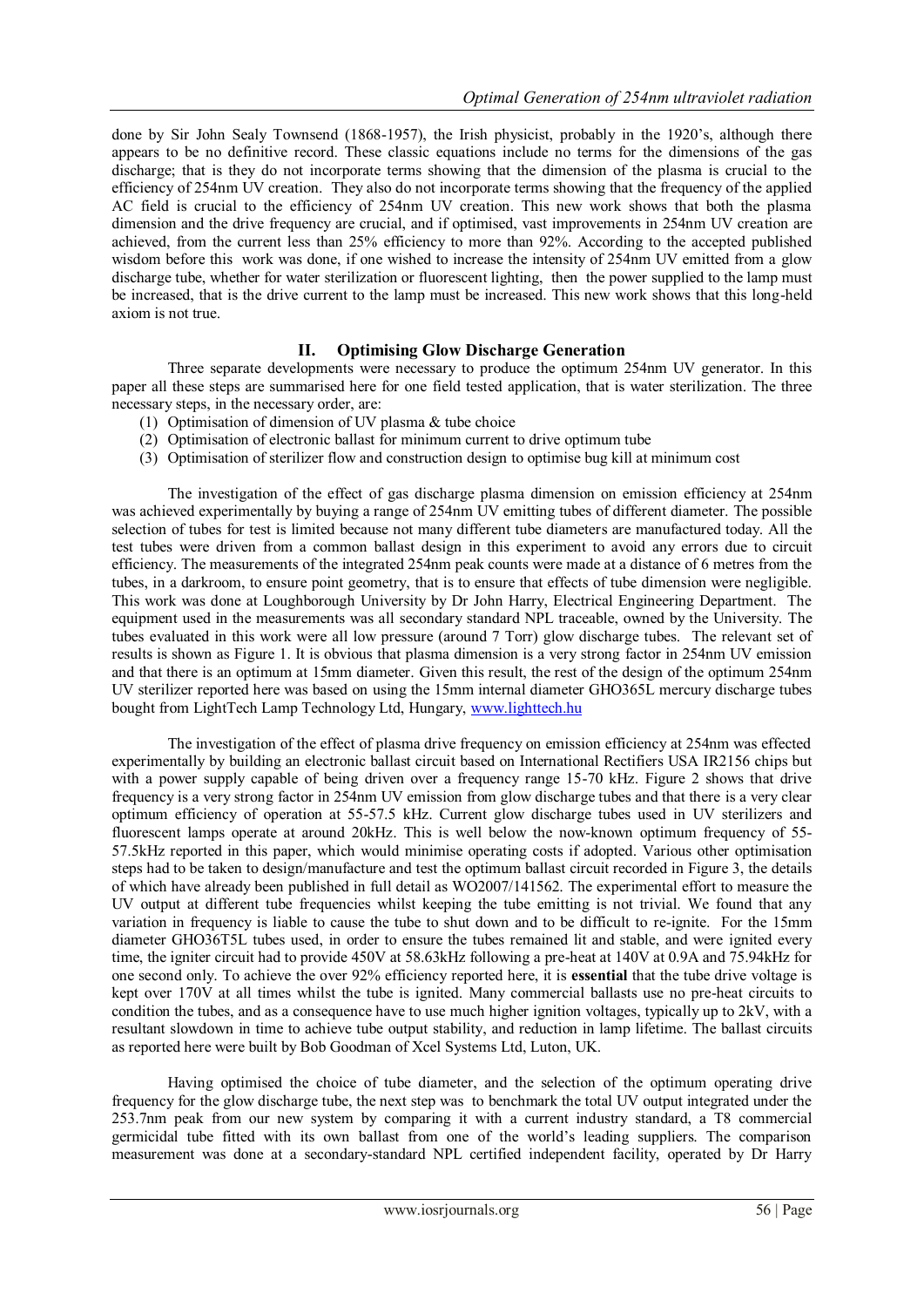Moseley and located at the Photobiology Unit, University of Dundee, using systems based on Bentham spectrometers kept in NPL calibration.

The graphed results were all based on an average of 10-30 tubes of each type being tested.

 The combination of the optimised drive frequency, the optimum tube diameter, and our optimised ballast resulted in overall 92% wall plug efficiency compared to 25% for a commercial 25mm diameter tube using the manufacturer's supplied ballasts.

 It should be noted that the study of glow discharge tubes was a hot topic in the period 1947-1970 and this effort led to all the current glow discharge-based fluorescent lamps. Very little work has been done in the last fifty years on looking at the basic wall plug efficiency of glow discharge lamps and we know of no other work which has shown the very strong dependence of UV output in glow discharge on tube dimensions and drive frequency. The international effort on gas discharges after 1970 first moved on to arc discharges, which now illuminate all our streets, airports, and supertankers in the form of the yellow sodium and blue mercury discharges. These of course are the largest commercial markets. Following the arc discharge research surge, the world's physicists moved on to gas lasers, which, following Theodore Maiman's seminal work on the ruby laser, became the dominant research topic leading to many applications from space warfare to medical therapies.

The UV efficiency gains were field tested by construction and deployment of novel prototype sterilizer modules, designed for mechanical and flow efficiency. Their performance in terms of bug kill rate, was then analysed. To ensure such units can be manufactured as cheaply as possible, we based the mechanical design on recycled aluminium and a single 1 metre long, 1 metre wide, extrusion. Figure 4 shows a single sterilizer module. The plastic water sealing gaskets are shown in red. The UV tubes (eight are shown in this unit, but six tubes per module is the optimum) are each fitted within quartz sleeves so that the water to be purified is not in contact with the UV tubes because they contain minute quantities of mercury, and to allow UV tubes to be replaced when necessary without taking apart the system. The UV tubes are fitted into holes in the extrusion using further gaskets. The internal diameter of the top/bottom water inlets/outlets is 100mm. Figure 5 shows how a complete UV system for major-scale water purification plants can be built up from these modules by plugging them into an aluminium manifold of inner diameter 154mm. To achieve the best performance we have established that the separation of each module has to be 400mm, and the minimum water pressure at the last installed module has to be greater than 1.5 bar. The mechanical and fluid system design calculations for this new optimised water sterilizer were done at TUV NEL East Kilbride using commercial software packages, namely ANSYS Fluent CFD from [www.ansys.co.uk](http://www.ansys.co.uk/) and Adept Scientific MathCas/VisSim from [www.adeptscience](http://www.adeptscience/) .co.uk

 A complete single six-tube prototype unit, one metre wide, in extruded aluminium, to the design shown here, was built and tested outdoors at the Scottish Water purification plant at Luss on Loch Lomond and run for 24 hours continuously. Samples were taken every hour. Samples were fully analysed at an independent laboratory for all the micro-organisms present. Since our system has a design bug-kill dose rate way beyond that needed to achieve D10 status, which is defined as the UV dose to cause a 90% reduction In CFU's (coliform forming units), the result that we had secured a 100% complete sterilisation in a single pass was as expected.

### **III. Conclusion**

We have shown that it is possible to achieve over 92% wall plug efficiency in generating ultraviolet from commercially available tubes by optimising the tube diameters, drive frequencies and ballast designs. Prior to our work the standard electrical efficiency figure quoted in textbooks and papers was 25%. This is still the case!! One of the main objectives in publishing this work is to attract the attention of theoreticians and mathematicians to the fact that the Townsend equation does not provide an adequate model of electron transport in glow discharge plasmas because it contains no terms for plasma dimension or drive frequency. We have shown that both of these factors have very substantial effects on electron capture rates at mercury sites and hence on the generation of 254nm UV, which drives the coating phosphors inside fluorescent lamps, and kills the bugs in water/air sterilizers.

Having proved out the science of the new glow discharge geometry and optimum drive frequency we tested the robustness of our results by building and testing a full scale one meter wide extruded aluminium test bed water sterilizer. This was operated outdoors in a hostile environment. As reported the results of this test confirmed the lab results of over 92% UV generation efficiency.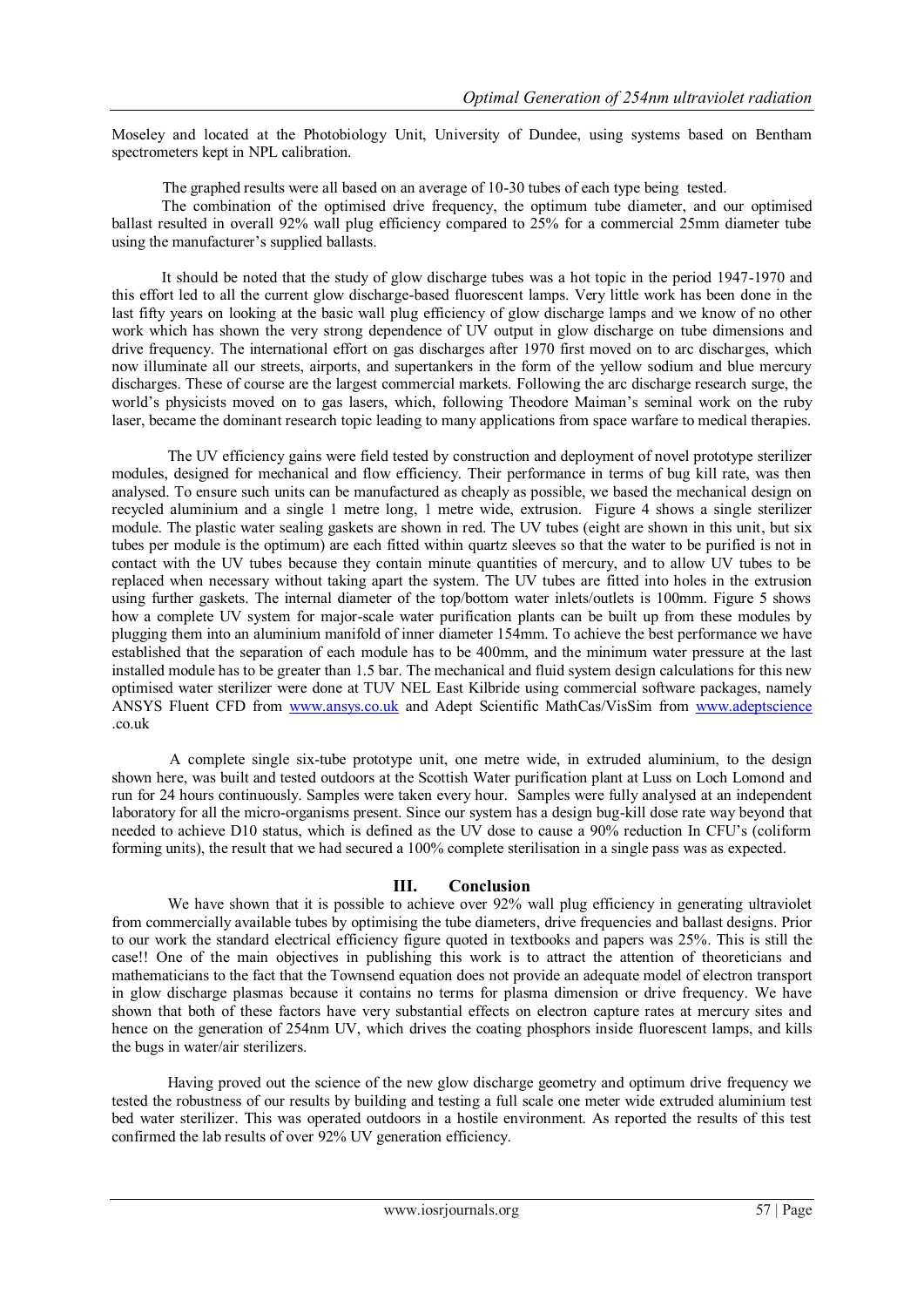Examples of the potential commercial areas of application for these new advances in glow discharge UV are: water sterilization (including small sized solar powered units for the Third World); improved efficiency fluorescent lighting tubes; cost-effective sterilized air in aircraft, submarines, and similar enclosed environments, because of reduced electrical current requirements.

#### **References**

- [1]. F. Llewellyn-Jones, *The Glow Discharge*, (Methuen, London: Wiley, 1966)
- [2]. F. Llewellyn-Jones, *Ionisation & Breakdown in Gases*, (Methuen, London:Wiley,1966)
- [3]. Patent WO2007/141562, December 2007<br>[4]. Patent WO2007/141563, December 2007
- Patent WO2007/141563, December 2007

Figure 1: Optimum 254nm Emitter Diameter